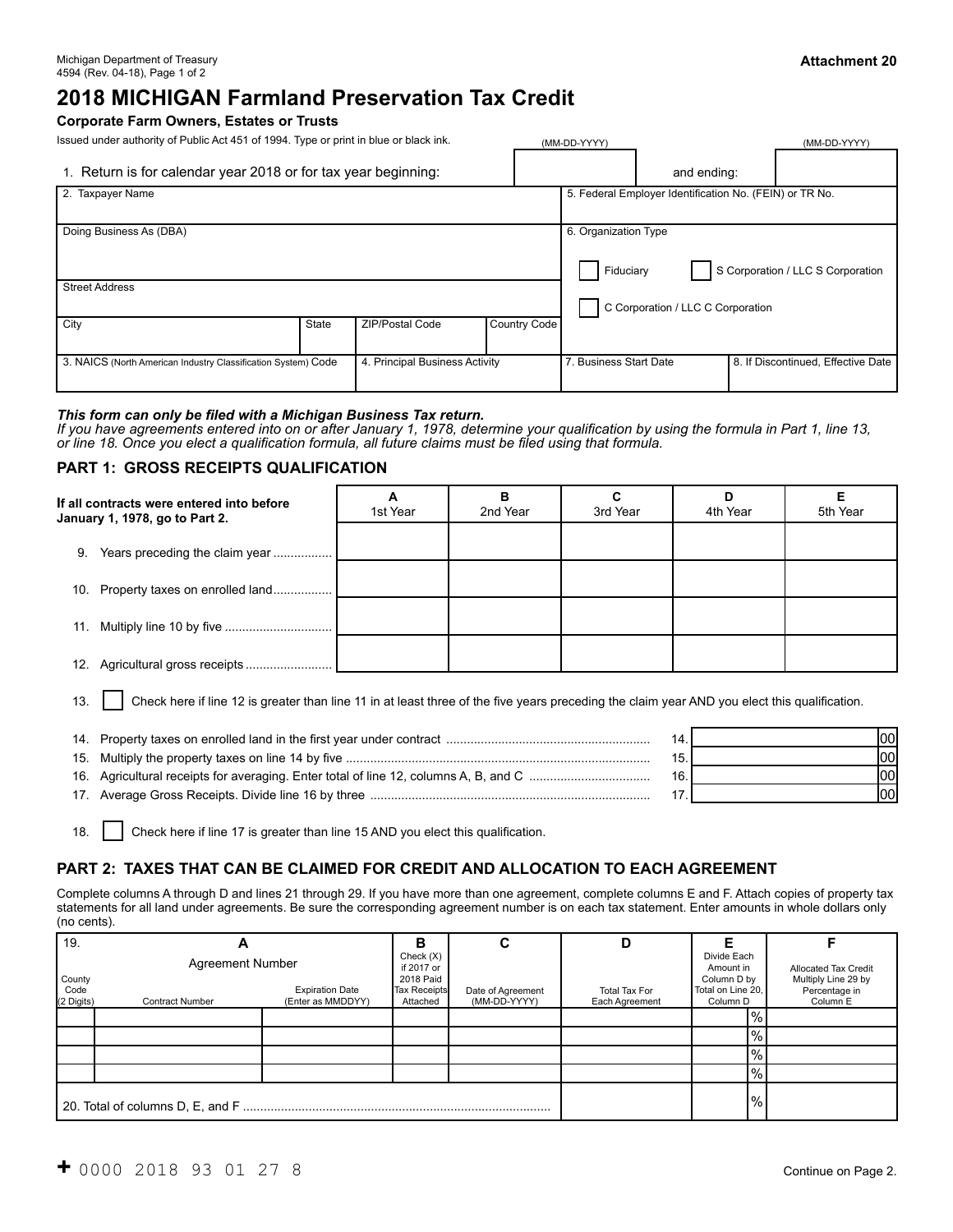|     | FEIN or TR No.                                                                                           |     |      |
|-----|----------------------------------------------------------------------------------------------------------|-----|------|
|     | 21. If lines 13 or 18 are checked, enter taxes from line 19, column D, on land enrolled after            | 21  | 1001 |
|     |                                                                                                          | 22. | 00   |
|     |                                                                                                          | 23  | lool |
|     | PART 3: TAXES THAT CANNOT BE CLAIMED FOR CREDIT                                                          |     |      |
|     |                                                                                                          | 24. | 1001 |
| 25. |                                                                                                          | 25. | 100  |
| 26. |                                                                                                          | 26. | 1001 |
| 27. |                                                                                                          | 27  | 00   |
|     |                                                                                                          | 28  | 100l |
|     | PART 4: CREDIT                                                                                           |     |      |
|     | 29. Farmland Preservation Tax Credit. Subtract line 28 from line 23. If line 28 is greater than line 23, | 29. | 1001 |

I

 $\overline{1}$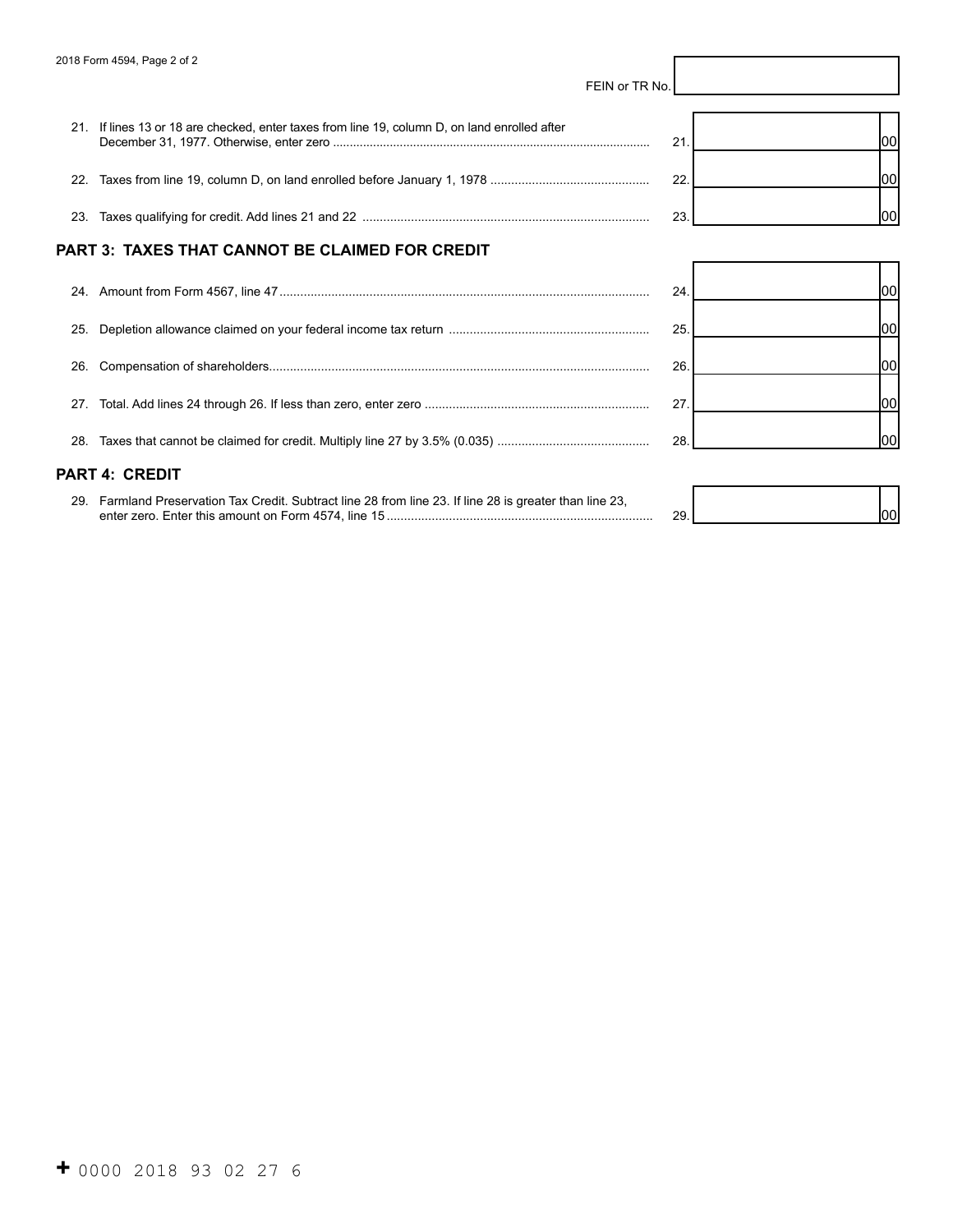# 4594, Page 3 **Instructions for Form 4594 Michigan Farmland Preservation Tax Credit**

## **Purpose**

The Farmland Preservation Tax Credit gives a share of the property tax paid on farmland back to farmland owners. Farmland owners qualify for credit by agreeing to keep the land as farmland and not develop it for another use.

**NOTE:** This form must be filed with the *Michigan Business Tax Annual Return* (Form 4567). Unlike some earlier years, Form 4594 cannot be filed as a stand-alone document.

**NOTE:** Beginning January 1, 2012, only those taxpayers with a certificated credit, which is awarded but not yet fully claimed or utilized, may elect to be MBT taxpayers. If a taxpayer files an MBT return and claims a certificated credit, the taxpayer makes the election to file and pay under the MBT until the certificated credit and any carryforward of that credit are exhausted. This credit must be claimed beginning with the taxpayer's first tax year ending after December 31, 2011, in order for the taxpayer to remain taxable under the MBT and claim the credit.

## **What's New**

Farmland Preservation Tax Credits are granted in connection with farmland development rights agreements under the Natural Resources and Environmental Protection Act (NREPA), and are certificated credits when claimable against the MBT. Public Act 426 of 2016 amended the Michigan Business Tax (MBT) Act to allow some trusts (such as grantor trusts) and estates with a certificated Farmland Preservation Tax Credit to elect to file a return and pay the tax under the MBT in order to claim the credit, under certain circumstances.

Specifically, **if all the following conditions are met**, a trust or estate may make the MBT election and claim the credit in the first tax year in which that certificated credit could be claimed under the MBT, even if that tax year is later than the first tax year beginning after December 31, 2011:

• A Farmland Preservation Tax Credit has been claimed in a previous tax year under Part 1 of the Income Tax Act (individual income tax, IIT);

• That farmland preservation tax credit is no longer eligible to be claimed against the IIT as a result of the death occurring after December 31, 2011, of the individual farmland owner or the individual considered the farmland owner under NREPA; and,

• The ownership of the farmland property upon which that credit was based is transferred into (or reverts to) an estate or trust.

The taxpayer must continue to file an MBT return and pay the tax for each subsequent tax year until the FDRA expires and it is removed from the program, or the taxpayer no longer owns the property subject to the agreement, whichever occurs first. When either event occurs, the taxpayer will no longer be eligible to file under the MBT and will no longer be able to claim any other remaining certificated credits.

PA 426 of 2016 is retroactive and effective for tax years beginning after December 31, 2011. Normal statute of limitations restrictions apply.

**Example:** Joe is the grantor of a revocable grantor trust. Farmland subject to a development rights agreement under the NREPA is held in the trust. Because for income tax purposes a grantor trust is disregarded, Joe reports the attributes of the grantor trust on his individual income tax (IIT) return. Therefore, Joe claims the Farmland Preservation Tax Credit on his Michigan IIT return for year 2014. In 2015, Joe dies and the grantor trust becomes irrevocable. A final, part-year IIT return is filed for Joe, which claims a proportionate share of the credit. The trust may be entitled to the rest of 2015's credit. Because the trust cannot claim the credit under the IIT, the credit must be claimed under the MBT. Before PA 426 was enacted, the trust would not be eligible to make a valid MBT election and could no longer claim the credit. The trust may now elect to file and pay the MBT and claim the credit for tax year 2015. The 2015-2017 MBT returns can be filed in 2018 (or later, if not closed to the statute of limitations).

## **Requirements**

To qualify, the following requirements must be met:

• Taxpayer must own farmland, and

• Taxpayer must have entered into a Farmland Development Rights Agreement (FDRA) with the Michigan Department of Agriculture and Rural Development (MDARD).

If agreements were entered into on or after January 1, 1978, the gross receipts qualifications in Part 1 must be met.

## **Farmland Development Rights Agreement**

Through an FDRA, a taxpayer may receive property tax relief in return for a pledge not to change the use of the taxpayer's lands.

**NOTE:** The FDRA restricts development of land. Before making any changes to property covered under this agreement or to its ownership, consult the MDARD. Some changes may make property ineligible for credit.

## **Filing the Correct Form**

The following should file using Form 4594:

• Estates, include property taxes from the date of death and farm income required to be reported on the entity's U.S. Form *1041*.

• Corporations other than S Corporations.

• S Corporations that had an FDRA before January 1, 1989, and in 1991 elected to file under the Single Business Tax (SBT) Act on the *Farmland Preservation Tax Credit* (Form C-8022).

• Trusts, except as noted below.

The following should file using MI-1040CR-5:

- Individuals who own a farm independently.
- Representatives of deceased individuals who were unmarried at time of death. Include property taxes and income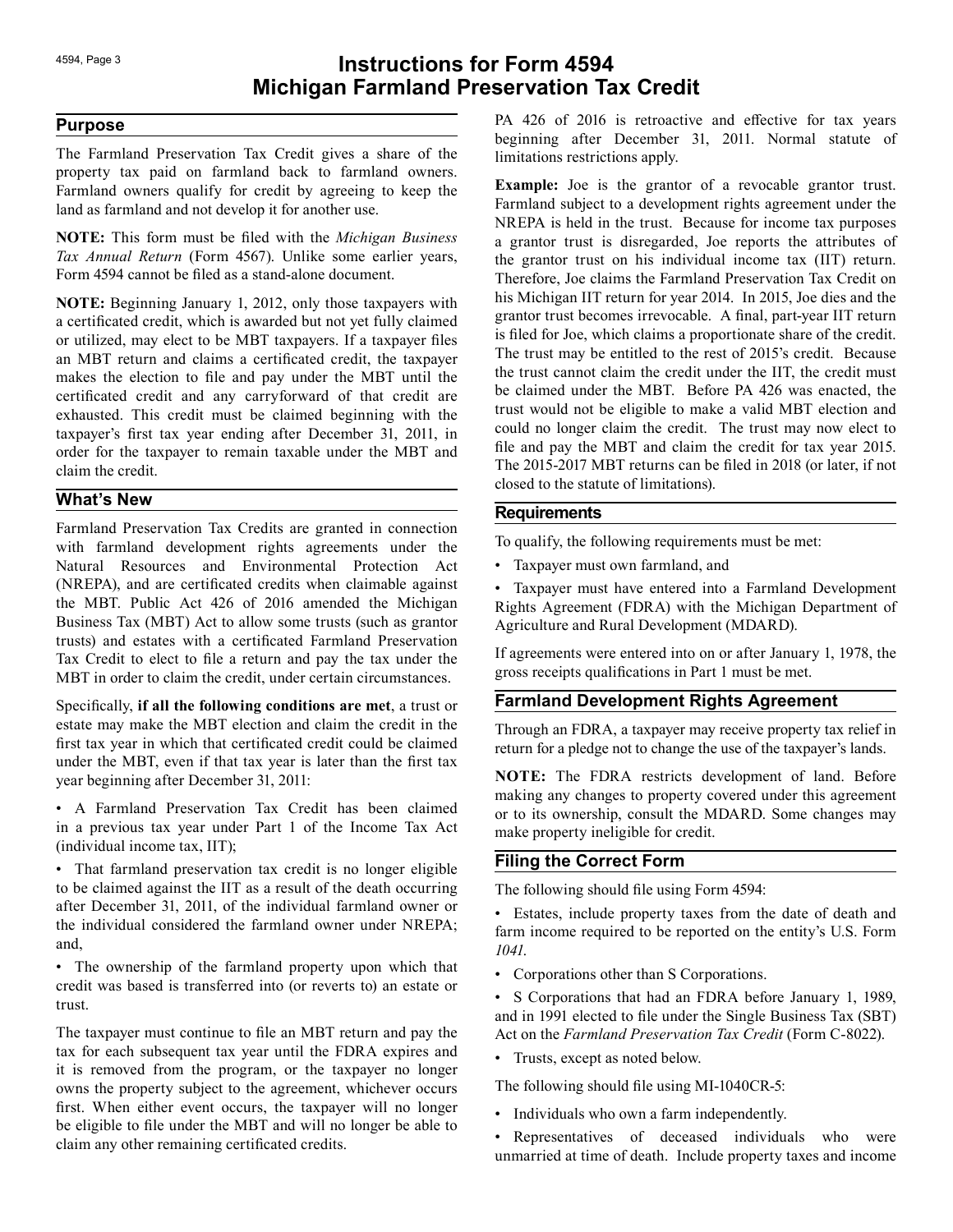from January 1 to the date of death.

- Partnerships.
- Joint owners.

• S Corporation shareholders, except shareholders of S Corporations who had an FDRA before January 1, 1989, and in 1991 elected to file under the SBT Act on Form C-8022.

• Grantor Trusts (if treated as an owner under Internal Revenue Code § 671 to 679).

• Trusts created by the death of a spouse if the Trust requires 100 percent of the income from the Trust to be distributed each year to the surviving spouse.

Form MI-1040CR-5 is available on the Department of Treasury (Treasury) Web site at **www.michigan.gov/treasuryforms**.

## **Claiming the Credit**

Income from taxpayers whose primary activity results from the agricultural production may be subject to MBT. *Michigan Farmland Preservation Tax Credit* (Form 4594) may not be filed alone. It must now be accompanied by *Michigan Business Tax Annual Return* (Form 4567), *MBT Refundable Credits*  (Form 4574), *Schedule of Corporate Income Tax Liability for a Michigan Business Tax Filer* (Form 4946), and *Schedule of Certificated Credits* (Form 4947), at minimum.

Attach a copy of U.S. Form 1120, 1120S and 1041, page 1, and copies of all the federal schedules completed for the federal tax return. The following must also be attached:

• A copy of the taxpayer's 2018 property tax statement(s) with corresponding agreement numbers listed on each.

• A copy of the receipt(s) showing that 2017 or 2018 property taxes were paid. If property taxes have not been paid or receipt(s) is not attached, Treasury will mail a check made jointly payable to the Corporation, Estate, or Trust, AND the county treasurer for the county where the property is located. (A new check payable only to the Corporation, Estate or Trust will not be issued if it is later proved that the taxes had been paid.)

• If the property tax statement includes property that is not covered under an FDRA, the taxpayer must show what portion of total acreage and property tax is for land enrolled in the FDRA. A local equalization officer or local assessor must give this information on official letterhead if it is not listed separately on property tax bills.

• If the property tax statement includes land on more than one agreement, the property taxes must be allocated according to the land in each agreement. The local assessor will be able to determine what the breakdown is based on the legal descriptions of the land enrolled under each agreement.

## **When to Claim a New Agreement**

A taxpayer must have made the election to remain taxable under the MBT beginning with the taxpayer's first tax year ending after December 31, 2011, in order for the taxpayer to remain taxable under the MBT and claim certificated credits. If a taxpayer properly made this election with either a certificated farmland preservation agreement or another certificated credit,

the taxpayer may be able to claim a new farmland preservation agreement as well. New agreements must be approved by the local government by November 1, 2018, to claim a 2018 credit. However, the FDRA is not final until a copy that has been recorded at the Register of Deeds is received by the MDARD. If MDARD has not received a copy of the recorded agreement before April 30, file the MBT return without that agreement. When the FDRA is completed, the taxpayer must file an amended MBT return to include the agreement.

**NOTE:** A taxpayer may not amend to revoke the election to remain taxable under the MBT. Once the taxpayer makes a valid election to claim a certificated credit, the taxpayer must remain in the MBT until the credit and any carryforward of that credit are exhausted.

# **Jointly Payable Checks**

The taxpayer should take the check, check stub, and a copy of the FDRA(s) to the county treasurer(s) who will have the taxpayer endorse the check and then use the refund to pay any delinquent taxes. Any remaining amount will be returned to the taxpayer.

# **Property Taxes That Can Be Claimed for Credit**

The property taxes levied in 2018 on enrolled land are eligible for the 2018 credit, regardless of when they are paid.

Ad valorem property taxes that were levied in 2018, including collection fees up to 1 percent of the taxes, can be claimed for credit. Special assessments (those not based on taxable value), penalties, and interest cannot be claimed.

Taxes on land not eligible for either the principal residence or qualified agricultural property exemptions most likely are not eligible for the Farmland Preservation Tax Credit. The exception is rental property where the tenant spends at least 1,040 hours per year participating in the farming operation. To compute the taxes that can be claimed for credit, exclude the school operating tax and multiply the balance by the percentage of exemption allowed by the local taxing authority.

## **EXAMPLE:**

| Taxes levied                  | \$2,000 |
|-------------------------------|---------|
| School operating tax          | \$350   |
| Principal residence exemption | 60%     |

| \$2,000 | \$1,650 |                                 |
|---------|---------|---------------------------------|
| 350     | $60\%$  |                                 |
| \$1,650 |         | \$990 can be claimed for credit |

If the taxpayer has entered into more than one FDRA with the MDARD, the sum of the taxes under each agreement is used to compute the credit. The amount of credit the taxpayer will receive is based on adjusted business income.

# **Claiming a Credit for Farms Purchased in 2018 That Were Already Enrolled in the Program**

A taxpayer must have made the election to remain taxable under the MBT beginning with the taxpayer's first tax year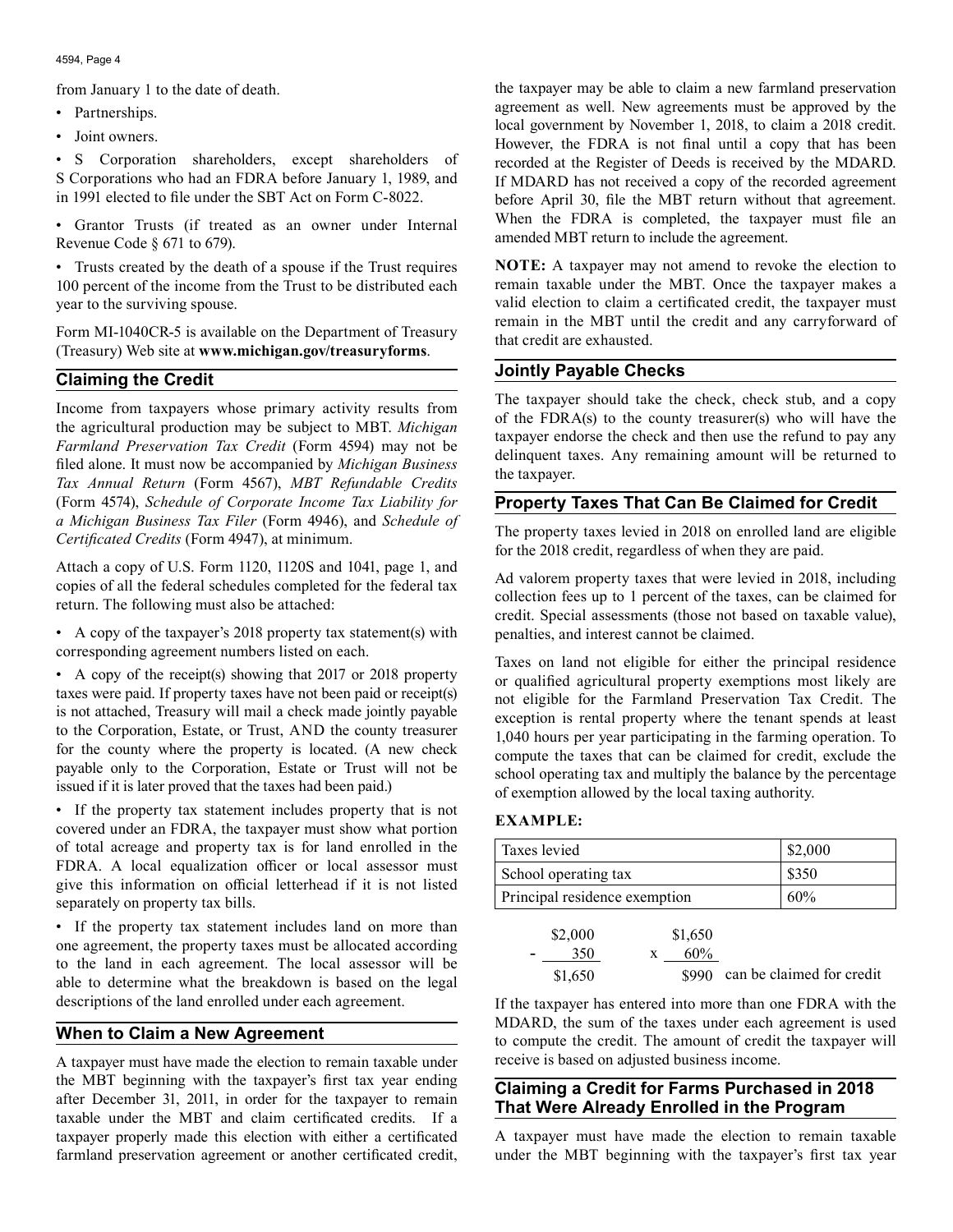ending after December 31, 2011, in order for the taxpayer to remain taxable under the MBT and claim certificated credits. If a taxpayer properly made this election with either a certificated farmland preservation agreement or another certificated credit and the taxpayer purchases a farm already in the program then the credit will only be processed if the ownership on the FDRA on file with the MDARD is the same as on the taxpayer's deed. The taxpayer must prorate the 2018 taxes for the period the land was owned and claim the credit based only on those taxes.

#### **Line-by-Line Instructions**

*Lines not listed are explained on the form.* 

Dates must be entered in MM-DD-YYYY format, unless otherwise instructed.

**Line 1:** Tax year of claim. Enter the ending month, day, and year of the annual accounting period in which this credit is claimed.

**EXAMPLE:** A participant with a tax year ending December 31 claims a credit for the 2018 property taxes in the tax year ending in December 2018.

**Line 2: Country Code:** If other than the United States, enter the country code. See the list of country codes in the *MBT Instruction Booklet for Standard Taxpayers* (Form 4600) available on our Web site at **www.michigan.gov/taxes**.

**Line 3:** Enter the entity's six-digit North American Industry Classification System (NAICS) code. For a complete list of six-digit NAICS codes, see the U.S. Census Bureau Web site at **www.census.gov/epcd/www/naics.html**, or enter the same NAICS code used when filing the entity's U.S. Form *1120, Schedule K*, U.S. Form *1120S*, U.S. Form *1065,* or U.S. Form *1040, Schedule C*.

**Line 6:** Check the box that describes the organization type. A Trust or Limited Liability Company (LLC) should check the appropriate box based on its federal return.

## **PART 1: GROSS RECEIPTS QUALIFICATION**

Applies only to agreements entered into on or after January 1, 1978.

If agreements were entered into on or after January 1, 1978, eligibility for a Farmland Preservation Tax Credit must be determined using one of the two qualification formulas provided below. If all agreements began before January 1, 1978, skip to Part 2.

**IMPORTANT:** Once a qualification formula is elected, all future claims must be filed using that formula.

**Total Receipts Formula on line 13:** This formula compares agricultural gross receipts to property taxes on the enrolled land in each of the five tax years preceding the tax year of this claim. If gross receipts are more than five times property taxes in at least three of the five tax years, this formula may be used.

**Average Receipts Formula on line 18:** This compares the average of the agricultural gross receipts for the three tax years preceding the tax year of this claim to property taxes on the enrolled land in the first year under the agreement. If average receipts are more than five times property taxes in the first year, this formula may be used.

Line 9: Enter each of the years immediately preceding the claim year. Enter the most current year in column A.

**Line 10:** Enter the property taxes for each year reported on line 9 that are attributable to land enrolled on or after January 1, 1978. Do not include property taxes on land enrolled before January 1, 1978, or property taxes on structures or any other lands not enrolled in an FDRA.

**Line 12:** Enter the agricultural gross receipts for the tax years immediately preceding the tax year of this claim. Agricultural gross receipts are receipts from the business of farming as defined in the Internal Revenue Service Regulation 1.175-3.

For land rent to qualify as agricultural gross receipts, the owner must participate in the business of farming to a material extent. IRS Regulation 1.175-3 indicates the business of farming to be:

- 1. A taxpayer is engaged in the business of farming if he cultivates, operates, or manages a farm for gain or profit, either as owner or tenant.
- 2. A taxpayer who received a rental (either in cash or kind) which is based upon farm production (output) is engaged in the business of farming.
- 3. A taxpayer who received a fixed rental (without reference to production) is engaged in the business of farming only if he participates to a material extent in the operation or management of the farm.
- 4. For purposes of this section, the term farm is used in its ordinary accepted sense and includes stock, dairy, poultry, fish, fruit, and plantations, ranches, and orchards.
- 5. A fish farm is an area where fish are grown or raised, as opposed to merely caught or harvested: that is, an area where they are artificially fed, protected and cared for.

The taxpayer has participated in the operation of the farm to a material extent if any one of the following tests are met:

- 1. The landowner does any three of the following:
	- a. advances, buys or stands good for at least half the direct costs of producing the crops.
	- b. furnishes at least half the tools, equipment, and livestock used in producing the crops.
	- c. advises and consults with the tenant periodically
	- d. inspects the production activities periodically
- 2. The landowner regularly and frequently makes or takes an important part in making management decisions substantially contributing to or affecting the success of the farming enterprise.
- 3. The landowner works 100 hours or more spread over a period of 5 weeks or more in activities connected with producing the crop.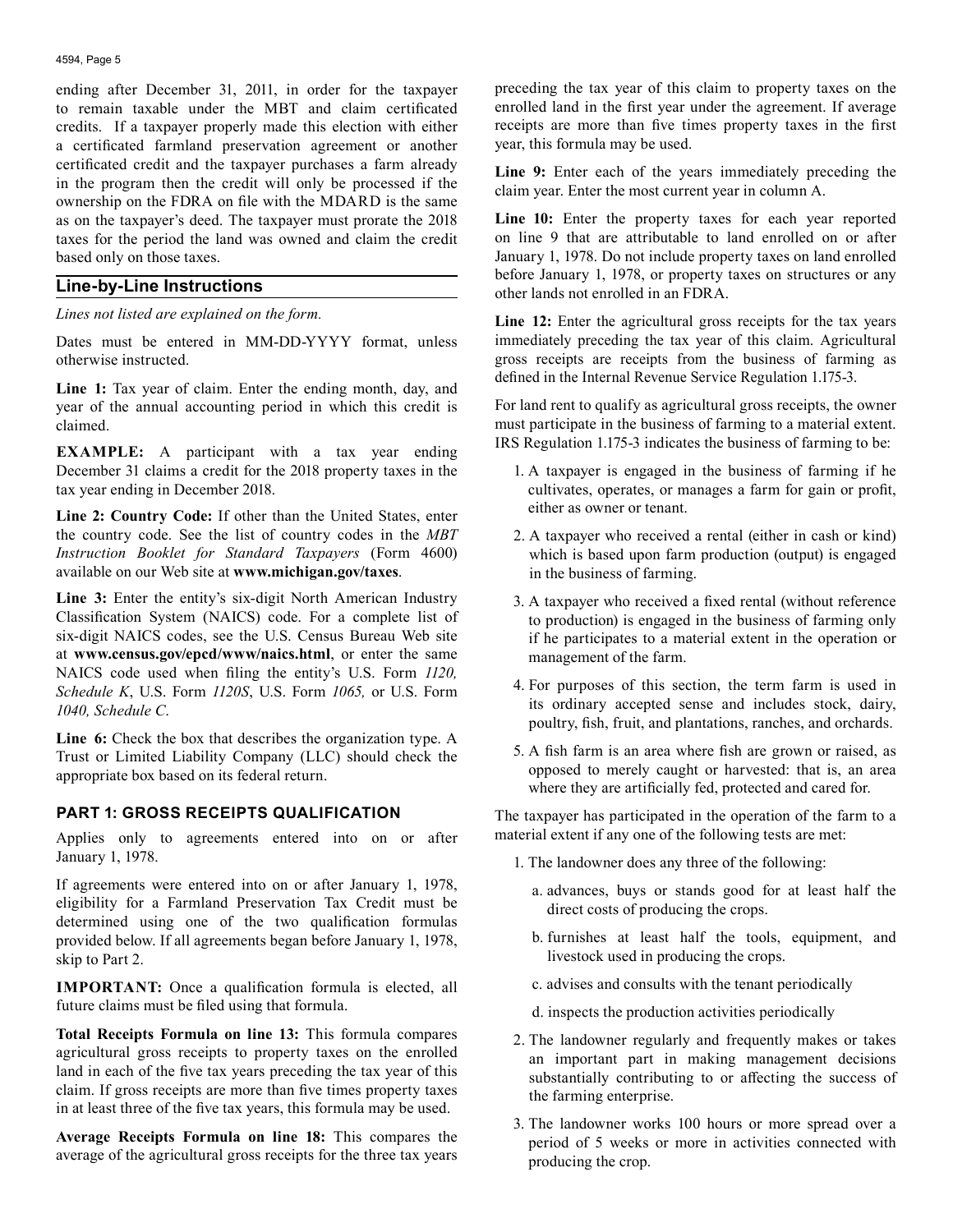4. The landowner does things which, considered in their total effect, show that he is materially and significantly involved in the production of farm commodities.

## **PART 2: TAXES THAT CAN BE CLAIMED FOR CREDIT AND ALLOCATION TO EACH AGREEMENT**

**For taxpayers with four or fewer agreements:** Using the instructions below for line 19, columns A through D, complete lines 19A through 19D for each agreement, then enter in line 20D the total of column 19D. Using the total in

line 20D, complete line 19E for each agreement. In line 20E, enter the total of all percentages from column 19E, which must equal 100 percent.

Then complete lines 21 through 29. Using the total credit reported on line 29, return to the table in line 19 and complete line 19F for each agreement. Finally, in line 20F, enter the total of all allocated credits from column 19F, which must equal line 29.

#### **Enter amounts in whole dollars only (no cents).**

**For taxpayers with five or more agreements:** Using the instructions below for line 19, columns A through D, complete lines 19A through 19D on the primary copy of the form with data from four agreements. Use additional copies of page 1 of this form to report the remaining agreements. On each additional copy of page 1 that is used:

- Enter the taxpayer's name on line 2 and FEIN/TR number on line 5.
- Leave all other fields (including line 20) blank, except line 19.
- Complete lines 19A through 19D for each agreement.

Then enter in line 20D of the primary copy of this form (the copy with all applicable fields filled) the total of columns 19D from all copies. Using the total in line 20D of the primary copy, complete line 19E for each agreement on all copies. In line 20E of the primary copy, enter the total of all percentages from columns 19E from all copies, which must equal 100 percent.

Then complete lines 21 through 29. Using the total credit reported on line 29, return to the table in line 19 and complete line 19F for each agreement on all copies. Finally, in line 20F of the primary copy, enter the total of all allocated credits from column 19F from all copies, which must equal line 29.

#### **Enter amounts in whole dollars only (no cents).**

#### **Line 19:**

• **Column A:** Enter the farmland preservation agreement number assigned by the MDARD. Agreement (or contract) number is found in the lower-right corner of each agreement. The first two numbers are the county where the property is located. The middle set of numbers is the actual contract number. The final six numbers are the year of expiration, for example, 123118 (December 31, 2018). The contract number retains its original series throughout the term of the agreement. However, a letter may be added to indicate that the agreement was split into multiple agreements. The final six numbers change when the agreement is shortened or extended. Always use the contract number on the most recently recorded agreement, and attach a copy of each 2018 tax statement that

corresponds to the agreement number listed. The expiration date may never be earlier than the year of the return being prepared.

• **Column B:** For each agreement, check the box if paid tax receipts for 2017 or 2018 are attached. The Farmland Preservation Tax Credit will be issued jointly to the taxpayer and the treasurer for the county where the property is located if the receipts are not attached.

**NOTE:** In addition to paid tax receipts as described above, attach copies of 2018 property tax statements. **Be sure the corresponding agreement number is written on each tax statement.** 

• **Column C:** Enter the date each agreement was entered into (MM-DD-YYYY).

• **Column D:** Enter the total amount of tax on land and structures under agreement from the property tax statements. Do not include penalties, interest, or special assessments. Collection fees up to 1% of taxes may be included. If the taxpayer is a joint owner, enter only the taxpayer's share of taxes.

**NOTES:** If the property tax statement includes taxes for land not covered by an FDRA, the taxes reported in column D must be reduced accordingly. The amount of taxes that cannot be claimed must be determined by the local assessor's office and submitted on his or her official letterhead. The 1 percent collection fee may be included. Do not include penalties, interest, or special assessments.

If the property tax statement includes taxes for land on more than one agreement, the taxes reported in column D must be separated according to land in each agreement. The local assessor will be able to determine what the breakdown is based on the legal descriptions of the land enrolled under each agreement.

**Line 20:** If multiple copies of page 1 of Form 4594 are included, leave line 20 blank on all copies except the primary copy (see above, instructions for Part 2). Lines 20D, 20E, and 20F on the primary copy must reflect totals for all copies of the form.

**Line 21:** Taxes on land enrolled after December 31, 1977. If qualified under one of the gross receipts formulas (line 13 or line 18), enter the taxes from column D on land and structures enrolled after December 31, 1977. Otherwise, enter zero.

## **PART 3: TAXES THAT CANNOT BE CLAIMED FOR CREDIT**

Enter on lines 24 through 28 the amounts for the tax year of this claim (the year entered on line 1).

**Line 24:** Enter the amount from Form 4567, line 49. This amount can be less than zero.

**Unitary Business Groups (UBGs):** If the eligible taxpayer is a member of a UBG, a pro forma calculation must be performed to determine the Business Income Tax base of the eligible taxpayer. This supporting pro forma calculation should be attached to the return as supporting documentation.

**Line 26:** This includes all shareholder compensation that was deducted in calculating federal taxable income. Complete the *MBT Schedule of Shareholders and Officers* (Form 4577) and include with the return.